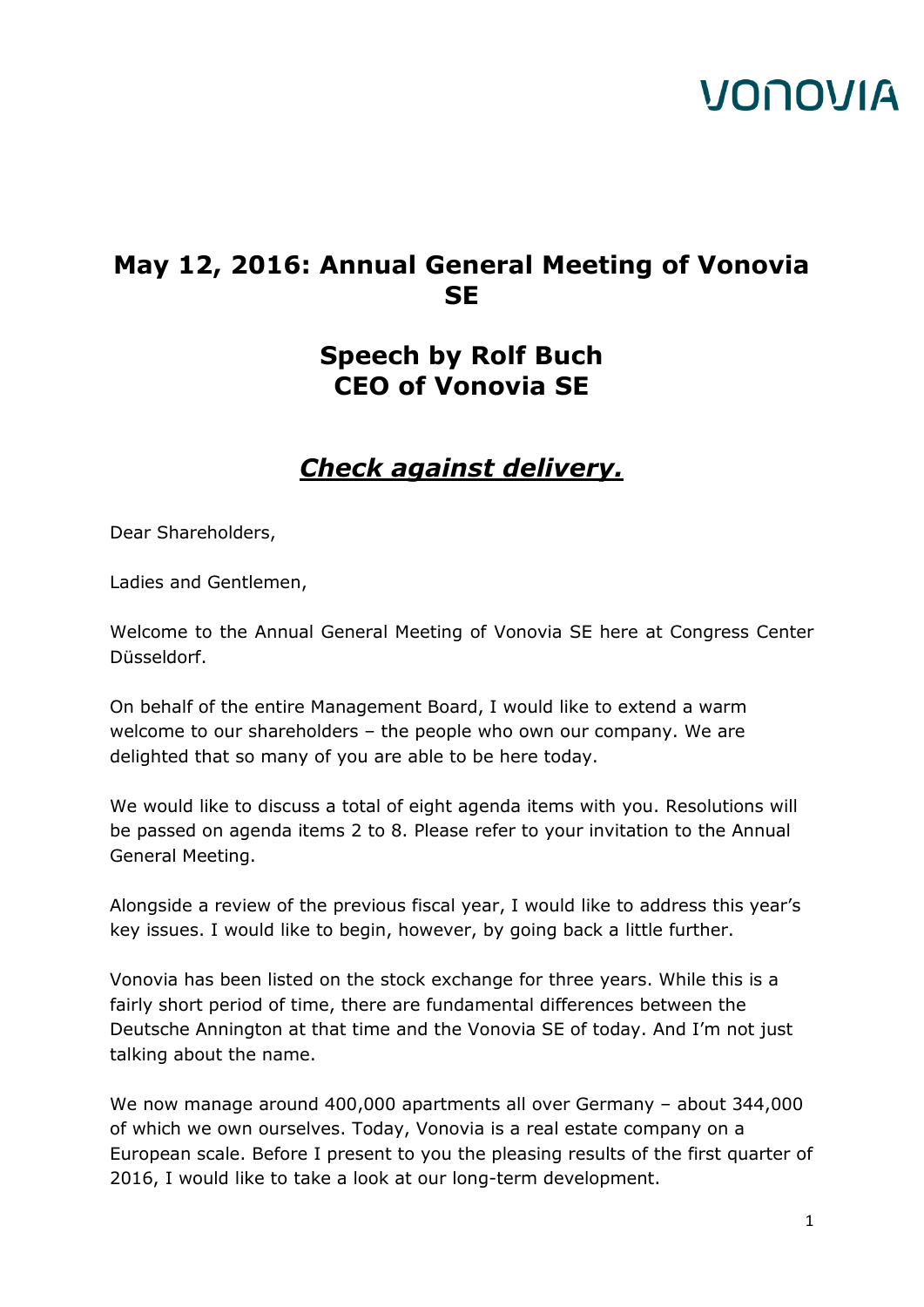We have progressed by leaps and bounds over the past three years. Instead of laboring the point, I would simply like to demonstrate it with five key figures:

- 1. Since the first quarterly report we published as a listed company back in 2013, our EPRA net asset value has increased by 193 percent to around  $\epsilon$ 14 billion as of December 31, 2015. This represents a rise of 48 percent per share.
- 2. Our FFO 1, the key figure in terms of assessing our operating performance, has risen by 172 percent to € 608 million over a three-year comparison (the 2013 fiscal year compared with the 2015 fiscal year). This corresponds to a rise of 37 percent per share.
- 3. Our maintenance and modernization expenses stood at roughly € 20 per square meter in 2013. This year, we anticipate that we will invest  $\epsilon$  38 per square meter – an increase of 90 percent.
- 4. We have reduced our financing costs from 4.4 percent to 2.6 percent over a four-year period. As a result, we save approximately  $\epsilon$  1.8 million a year for every  $\epsilon$  100 million of financial liabilities.
- 5. For my fifth point, I would like to draw attention to our dividend. Since our stock market flotation on July 11, 2013, it has climbed by 40 percent – and our share price by no less than 80 percent since the closing price on the day of the flotation. I will go into more detail about our proposal for this year's dividend distribution later.

As you can see, we have performed extremely strongly over the last three years. This performance has also been rewarded. On September 3, 2015, we not only unveiled our new name of Vonovia, but – on the very same evening – Deutsche Börse announced our promotion to the DAX.

We are therefore the first real estate company to join the ranks of Germany's largest listed corporations. As a DAX company, we also have an increased profile, especially on the international stage. This profile is also good news for our shareholders. Nonetheless, it means an even greater responsibility for the Management and Supervisory Boards, as the capital market and general public are now following the company's progress even more closely.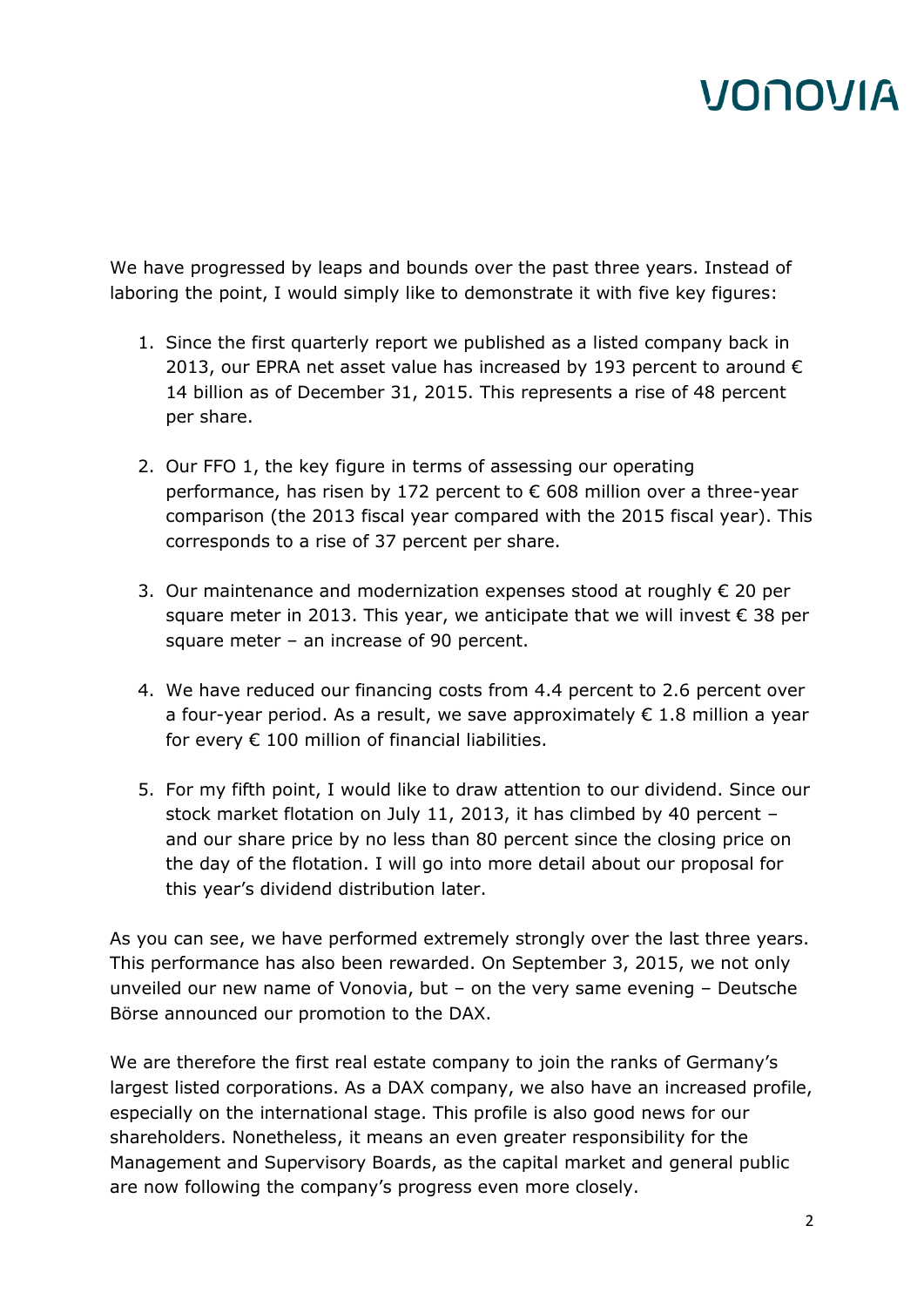#### **Ladies and Gentlemen,**

Let me take this opportunity to look back over the previous fiscal year.

2015 was another record year for us.

We once again recorded increases in all key figures, even managing to exceed some of our targets. Allow me to outline five operating highlights of the past year:

- EPRA net asset value, which I have already mentioned, rose by 113 percent to around € 14 billion last year. Per share, this represents an increase of more than 30 percent to around  $\epsilon$  30.
- We doubled our profit from operations, FFO 1, to  $\epsilon$  608 million in the last fiscal year. This corresponds to a rise in FFO 1 per share of 30 percent to  $\epsilon$ 1.30.
- Rents also developed strongly. As of the end of the 2015 fiscal year, our like-for-like price per square meter stood at € 5.78. This corresponds to an increase of 2.9 percent.
- We once again reduced our vacancy rate. As of the end of 2015, our vacancy rate is at an all-time low of 2.7 percent, which mainly comprises vacancies for technical reasons. In other words, demand for our apartments is higher than ever.
- To keep things this way, we invested  $\epsilon$  331 million in the maintenance of our apartments and € 356 million in their modernization in 2015. This works out at a total of about  $\epsilon$  33 per square meter and also plays a key role in boosting customer satisfaction.

This positive development is also reflected in our dealings with the capital markets; our business model has been very well received.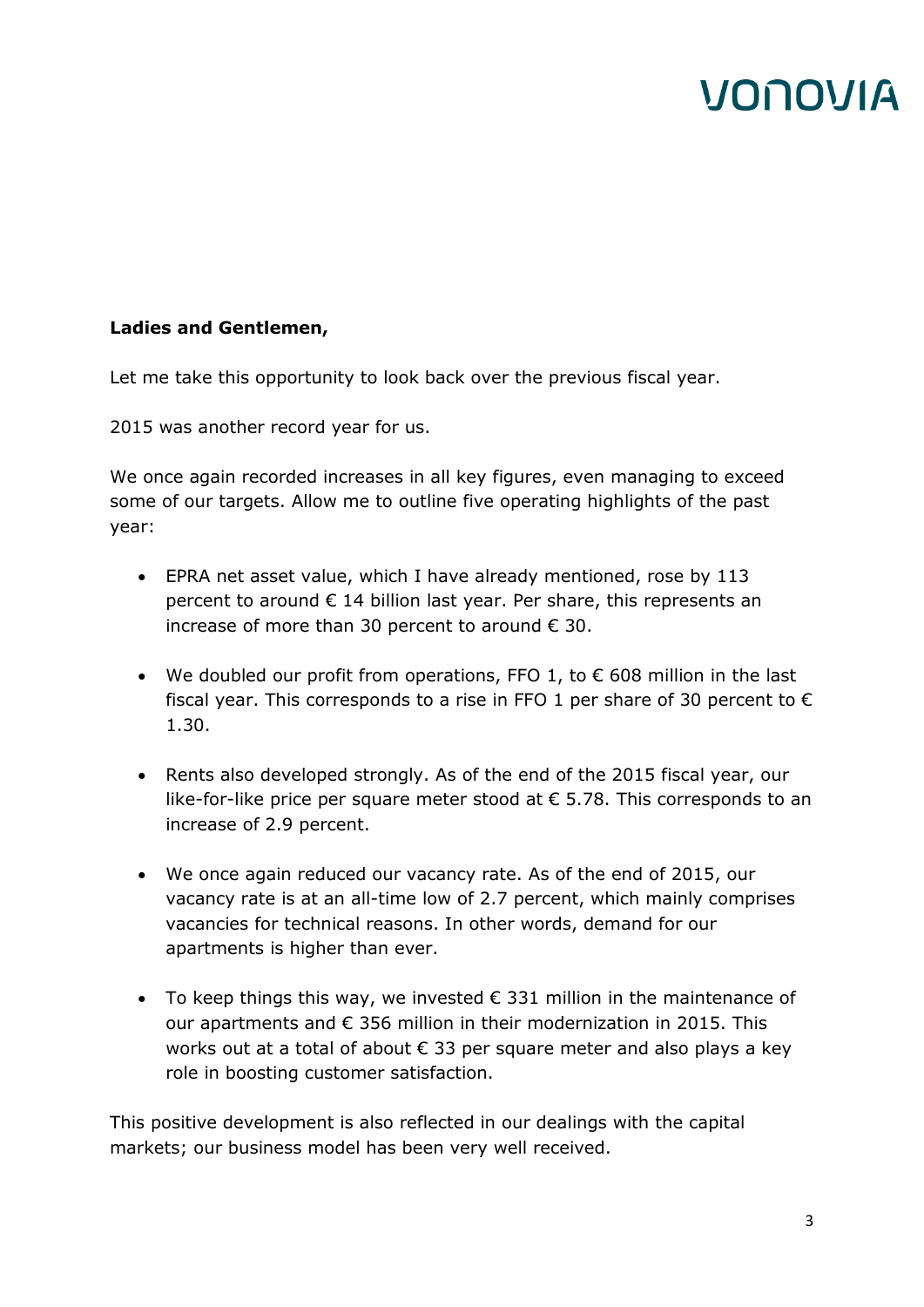- One highlight was the successful placement of a bond in the amount of  $\epsilon$  3 billion that was oversubscribed more than twice over. This is the world's largest euro bond issue and the largest euro bond ever seen in the real estate industry, not to mention clear proof of the extent to which the capital markets trust in our strategy and business model.
- We further reduced our loan-to-value (LTV) ratio to 46.9 percent at the end of 2015. In turn, we can invest the annual interest savings in our portfolio and the services we offer. Due to the current attractive interest rate environment, we may assume that we will be able to refinance our commitments below our current average financing costs and therefore further reduce future interest payments.
- Last but not least, leading rating agency Standard & Poor's once again confirmed our BBB+ credit rating at the beginning of May this year.

A key driver last year was the successful integration of two companies: GAGFAH and SÜDEWO. In particular, the merger with GAGFAH has significantly cemented our position as the leading nationwide real estate company. With SÜDEWO, we have consolidated our position in southern Germany.

Looking back, we can say that the merger was completed ahead of schedule. We demonstrated that we are in a position to realize anticipated added value.

As a result of the merger between the two companies, we have coherently pooled several competencies. We regard the economies of scale that we now benefit from as a key success factor. Thanks to our size, we can now also offer new services – and therefore have a significant edge on the competition. This is something that I would like to look at in more detail in a moment.

The beneficiaries of the merger are not only our customers, but of course also you, our shareholders. A year ago, we promised you that this would be the case – and our results show that we kept our promise. By the way, keeping our promises is a fundamental part of our business model.

We would like to continue our dividend policy on the basis of our positive course of business. Therefore, the Management and Supervisory Boards propose to you that a significant portion of the company's profit of around  $\epsilon$  747 million be appropriated to distribute a dividend of  $\epsilon$  0.94 per share carrying dividend rights.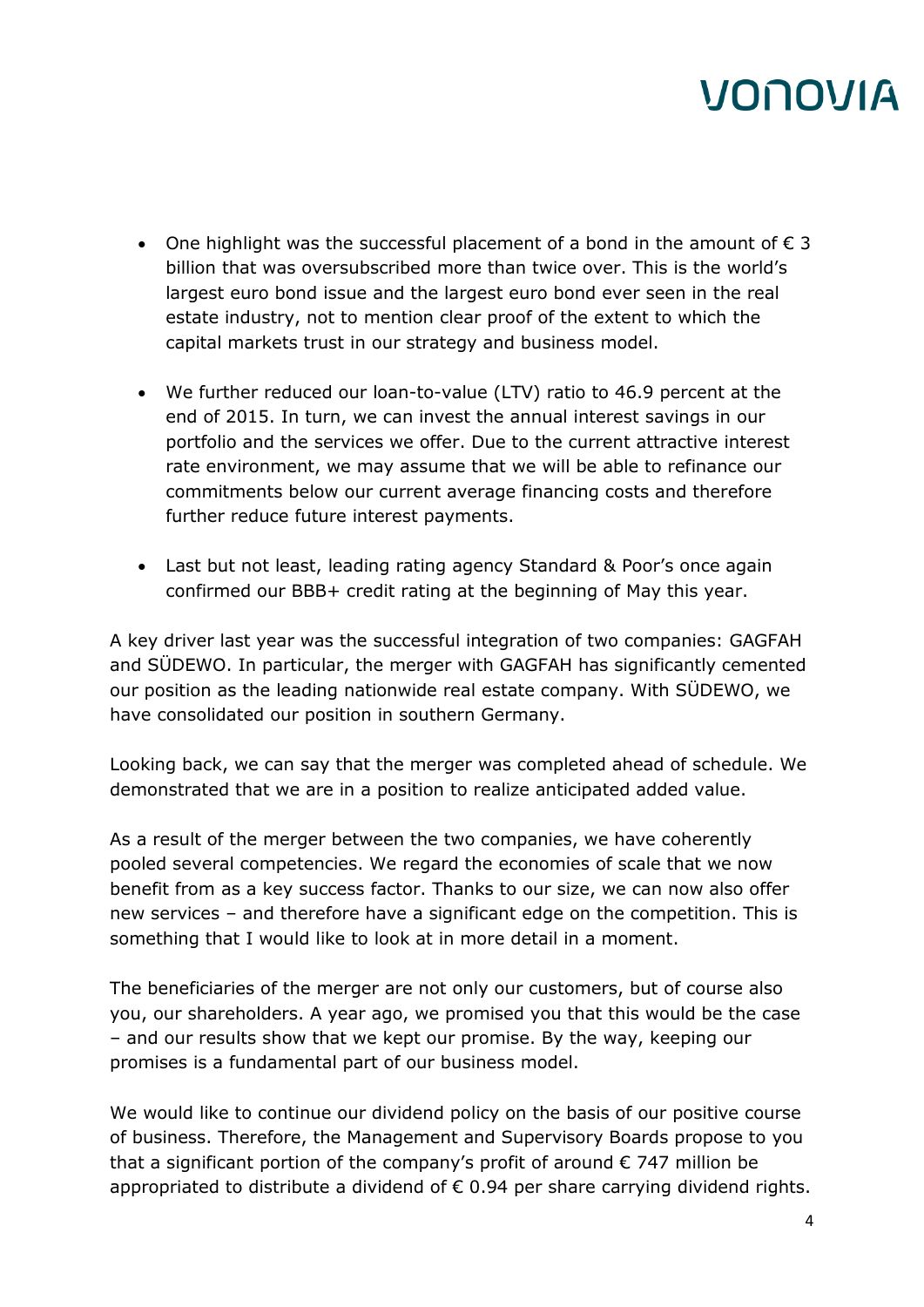This constitutes an increase of 27 percent compared with the previous year. Our dividend policy reflects our firm belief that we will continue on our successful trajectory in the future.

The figures for the first quarter of 2016 published today reinforce our conviction that we will maintain this positive momentum in the current fiscal year. Allow me to look at four key figures in detail:

- Over a three-month period, we have increased our profit from operations (FFO 1) by about 58 percent, from  $\epsilon$  118 million in 2015 to  $\epsilon$  186 million in 2016. Per share, this represents an increase from  $\epsilon$  0.32 to  $\epsilon$  0.40.
- During the same comparative period, we have increased adjusted EBITDA from the property management of our real estate portfolio by about 52 percent, from € 177 million to € 269 million.
- The same applies to our rental income from real estate management. Here too, we have recorded an increase of just under 49 percent over the last quarter.
- Last but not least, we are continuing apace with our ambitious modernization and maintenance program. In the first three months of this year, we invested a total of € 125 million in our portfolio. This corresponds to a rise of 29 percent over a three-month period.
- On account of this highly pleasing course of business, we have improved our forecast for the 2016 fiscal year, which is something I will address in greater detail later on.

#### **Ladies and Gentlemen,**

At the extraordinary general shareholders' meeting held on November 30, we asked you to give your support for a takeover offer to enable us to acquire Deutsche Wohnen AG. Our aim was to offer an alternative to the takeover offer of Deutsche Wohnen in respect of LEG Immobilien AG and to merge the complementary portfolios of Deutsche Wohnen and Vonovia for the purpose of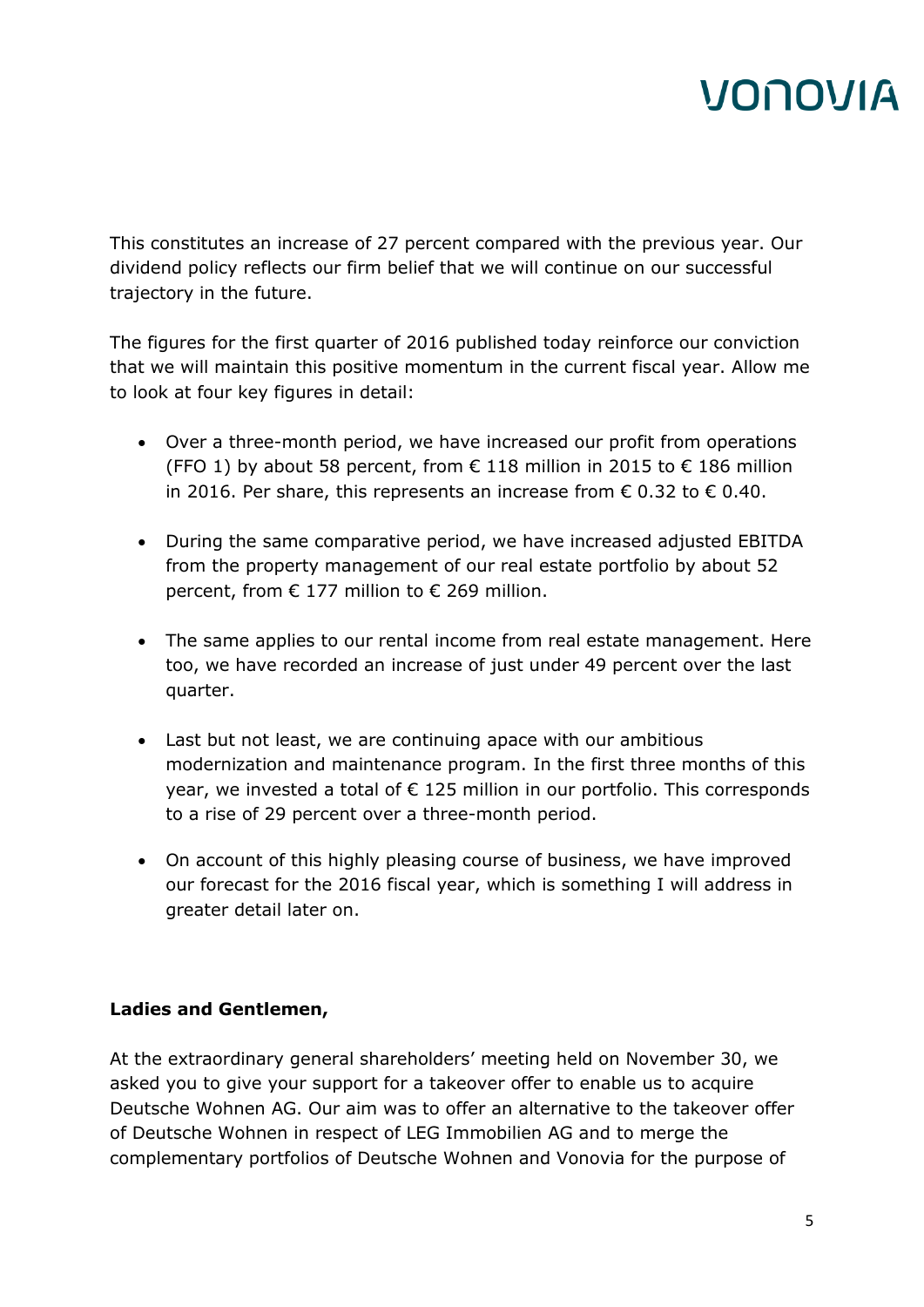generating synergies that would have benefited tenants and shareholders in equal measure.

You voted overwhelmingly in favor of our plan. I would therefore personally like to thank you for your support on behalf of the Management and Supervisory Boards.

We proceeded in a highly disciplined manner and did not compromise on what we regarded as a fair offer – and one that you had approved. We also took all measures necessary to protect your company from the risks associated with a minority interest in Deutsche Wohnen.

As you are aware, we were not given the opportunity to put our plan into operation. Although the outcome was of course disappointing, we nonetheless allowed LEG to remain independent. This enabled us, for instance, to sell a portfolio of around 13,500 apartments to LEG at the end of 2015.

We have often been asked about future acquisition plans. I can confirm that we have no plans to acquire another listed company in the near future. However, we expect further consolidation of the German residential real estate market, in which approximately two million apartments from large-scale portfolios will change hands in the coming years. Whenever we identify additional growth opportunities, we will scrutinize these closely, always subject to the proviso that an acquisition is a good geographical fit and that it generates added value in line with our acquisition criteria.

But it is also clear that we are not solely reliant on external growth through acquisitions. With our nationwide platform, we also focus systematically on organic growth, i.e. on growth from within our company. We have already proved on several occasions that we are capable of doing just that. This approach is a USP of Vonovia.

#### **Ladies and Gentlemen,**

Let me take this opportunity to illustrate how we implement this competitive edge in strategic terms. We remain committed to the following five principles: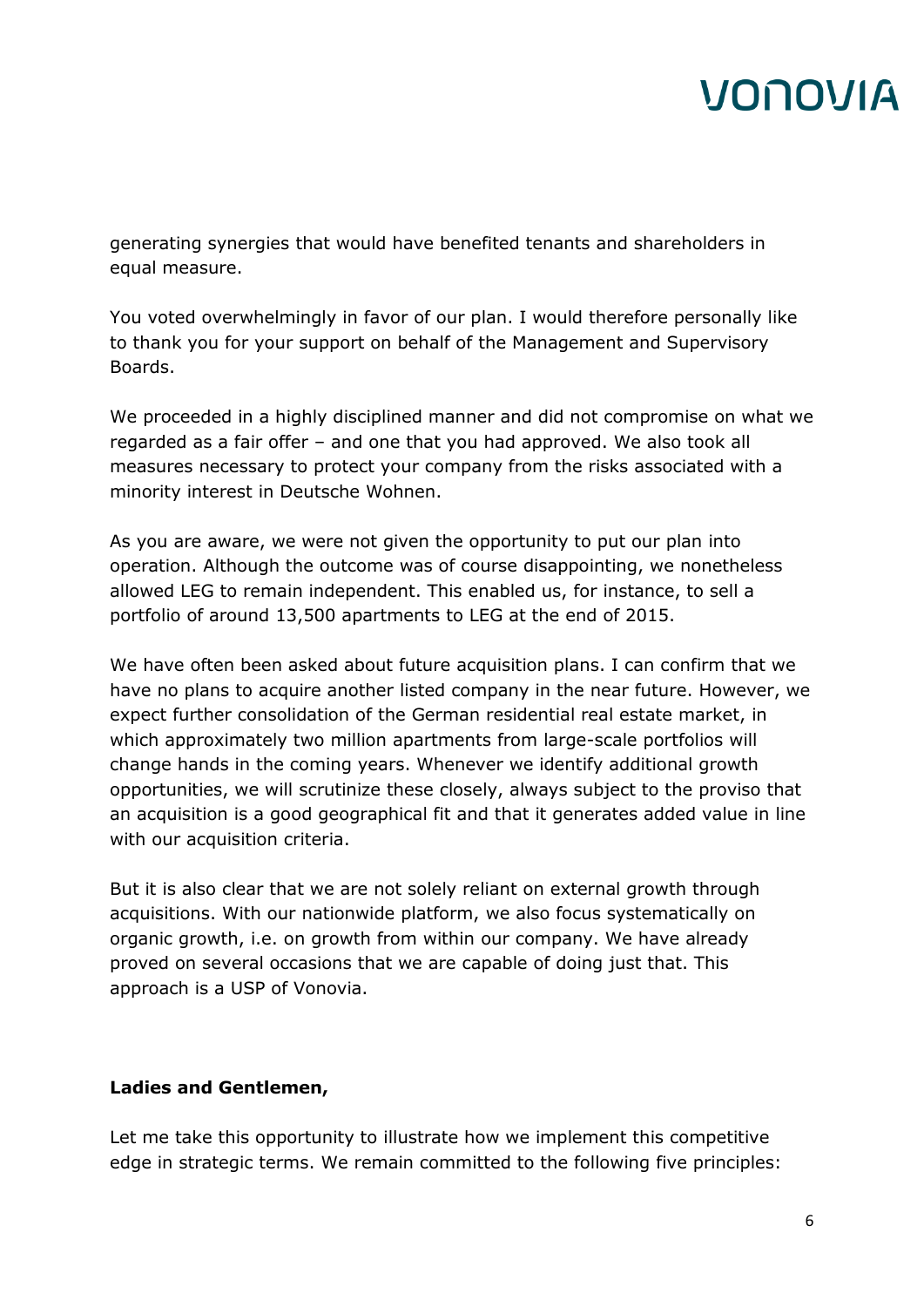- Firstly, we increase our key operating figures by means of efficient portfolio management.
- Secondly, we optimize our financing costs and therefore strengthen our financing structure.
- Thirdly, we generate sustainable added value by means of proactive portfolio management.
- Fourthly, we expand our housing-related services step by step.
- And fifthly, we make targeted use of opportunities to acquire additional portfolios.

I have already discussed our achievements in terms of portfolio management and our financing structure. Therefore, I would now like to report on the progress we have made in our services segment. The approach we take in this area is unique.

Over the past few months, we have considerably strengthened our on-site presence. We now have around 3,700 caretakers and craftsmen at a total of 750 sites. We therefore boast one of the largest craftsmen's organizations in Germany, not to mention our own team of gardeners. We make more than 32,000 appointments a month with our customers – on average, more than 1,000 appointments every single day.

With our craftsmen's organization, we are there where our customers need us. We control the quality and cost of our services ourselves. Our customer satisfaction index shows that we are on the right track, as customer satisfaction has increased by more than 20 percent in the past three years.

However, the potential for housing-related services is far from exhausted. We feel that there are still plenty of openings, such as fitting apartments with stateof-the-art fiber-optic technology for Internet use and cable TV, as well as smart metering – i.e. the remote recording of consumption data. Demographic change also opens up opportunities in the long term – which is something I will come back to later.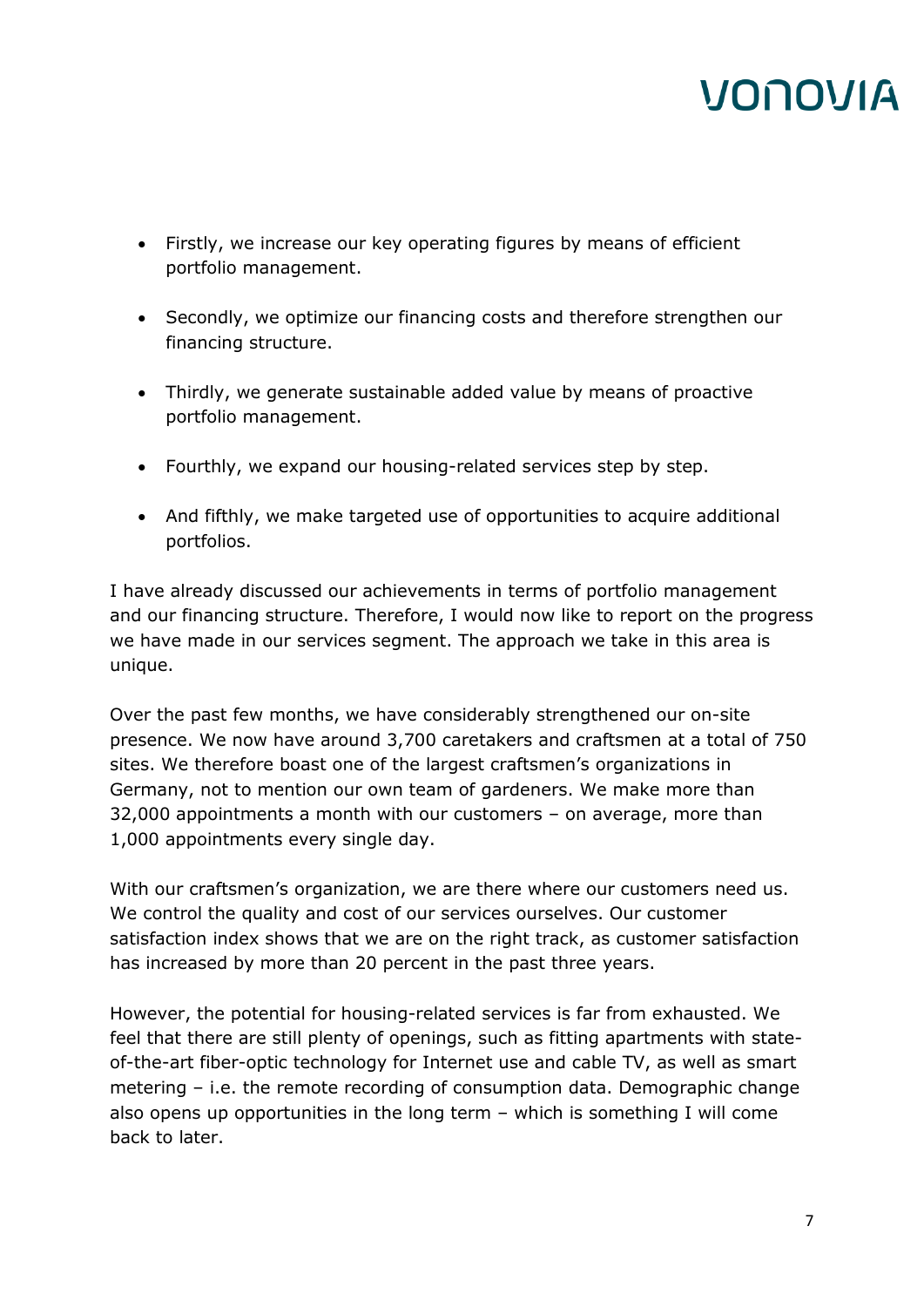With the services just described, we generate both customer loyalty and additional income, which we report in a separate segment. With the Extension segment, we generated EBITDA of roughly € 38 million in the 2015 fiscal year. This corresponds to a rise of 59 percent. We are confident that our services will become ever more important as growth drivers.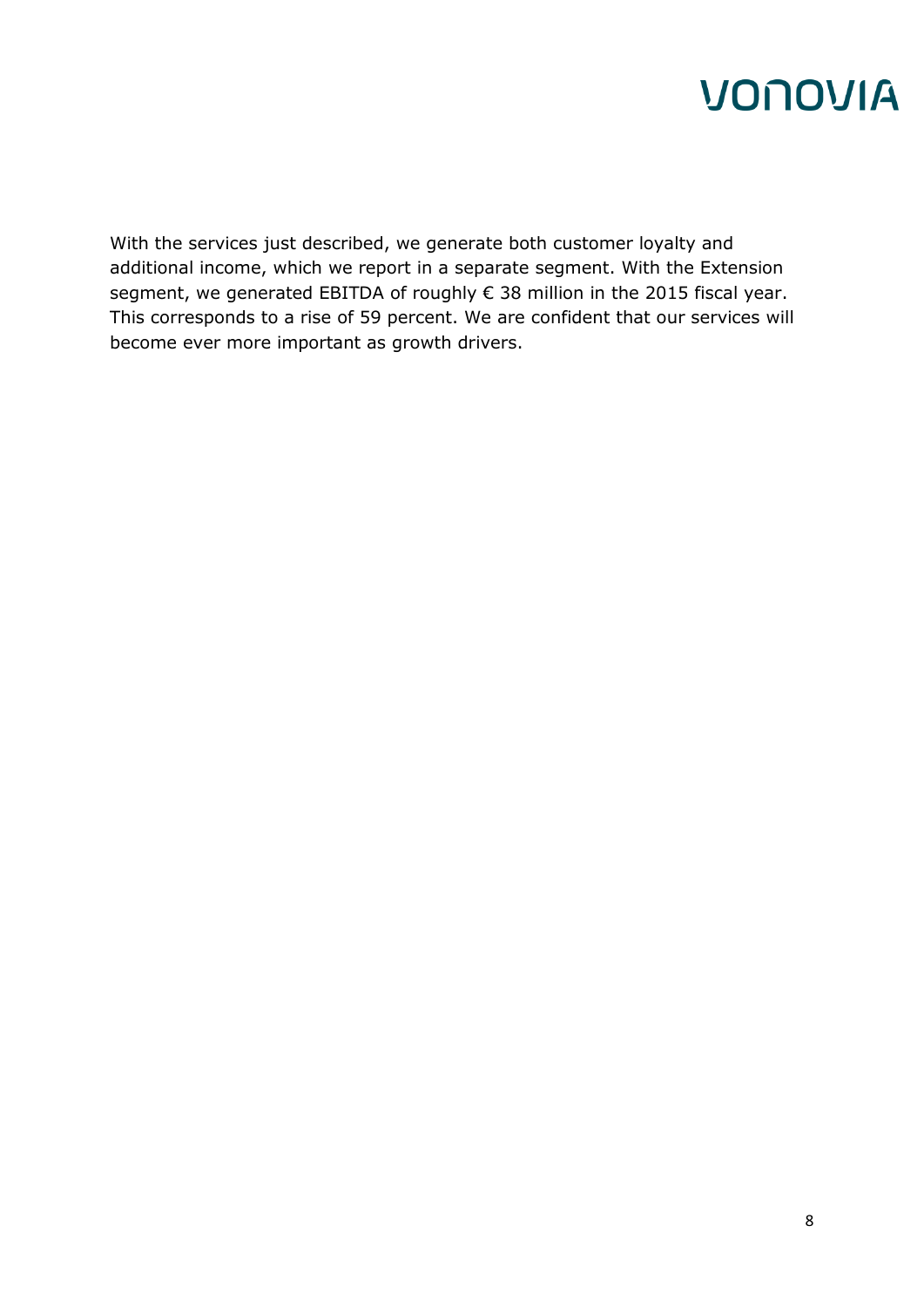#### **Dear Shareholders,**

I would like to conclude my speech by looking at our forecast for 2016.

On the basis of the pleasing figures for the first quarter, we have improved our forecast for 2016. I would like to take this opportunity to go over some of our targets.

- As far as FFO 1 is concerned, we anticipate an increase of 20 percent this year, taking the figure from € 720 million to € 740 million.
- This works out at an expected FFO 1 per share of between  $\epsilon$  1.55 and  $\epsilon$ 1.59.
- Our company policy of allowing you to share in our success remains unchanged. For 2016, we plan to distribute a dividend of  $\epsilon$  1.05 per share, a further rise of about 12 percent on 2015.
- We plan to further increase our maintenance and modernization expenses. In absolute terms, we aim to spend a total of between  $\epsilon$  430 and 500 million on modernization and new construction, as well as about  $\epsilon$  330 million on maintenance.
- As I have already mentioned, our vacancy rate is at a record low and we intend to keep it as it is. After all, we do need a certain number of vacant units in order to press ahead with our comprehensive maintenance and modernization program.
- In terms of rental income, we expect an increase of between 2.8 percent and 3.0 percent. Overall, we anticipate that our rental income will rise to more than  $\epsilon$  1.5 billion this year.
- We also want to create new housing for our customers. 400,000 apartments a year are needed in Germany, with the situation growing more acute day by day. We are not only witnessing the population shift to urban areas (which has been going on for several years), but large numbers of migrants from other countries will soon enter the real estate market. And in cities such as Frankfurt, Munich, Cologne and Hamburg,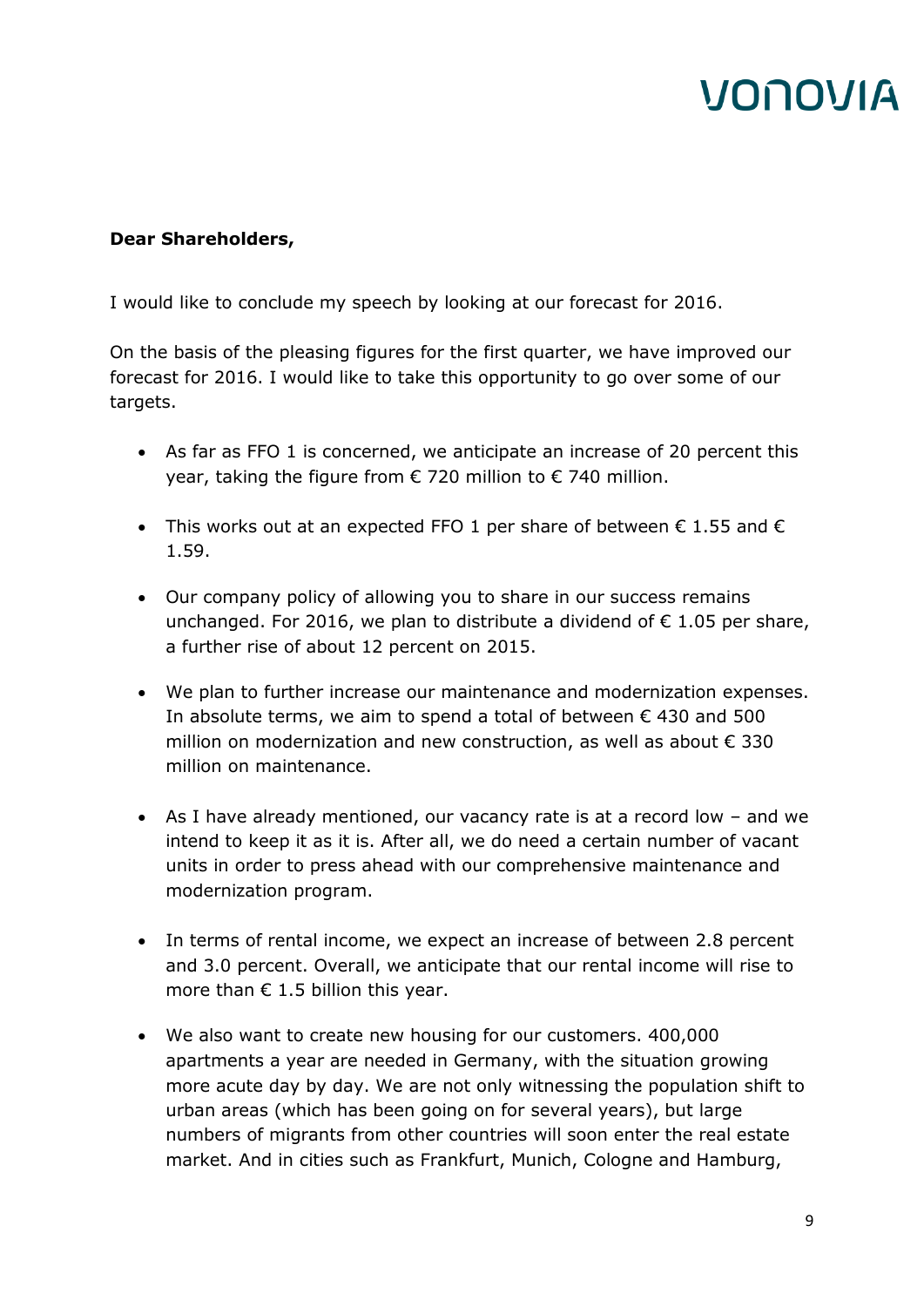the number of completed new units is already failing to keep pace with the demand caused by demographic change.

- In terms of new construction, we strive to achieve construction costs of  $\epsilon$ 1,800 per m<sup>2</sup>. This puts us well below the market average of approx.  $\epsilon$ 2,500 per  $m^2$ . One factor in our favor is that we can harness existing sites and infrastructure, especially when adding new stories to buildings.
- Alongside our commercial objectives, it is just as important to us to be a reliable partner. A close, trust-based working relationship with politicians at all levels is of great importance to us. Therefore, we will continue to maintain our regular dialogue with key city officials and tenants' associations at both the regional and national level.

Continued growth will always be our overarching aim. As a result, we want to increase the value of the company for you, our shareholders. This is a promise that we have made and kept in the past – and one that I wish to renew today.

Before I finish my speech by looking at the growth trends in our industry, I would like to briefly address the proposed authorizations that are subject to resolution today.

Under agenda items 7 and 8, we propose that authorization be granted for the issuance of new shares and debentures. Our aim is to preserve our flexibility so as to be able to quickly and comprehensively cover any future financing need in a favorable market environment.

First and foremost, we wish to use the authorizations to optimize our financing costs and to take advantage of any opportunities to acquire further real estate portfolios that may present themselves. In doing so, we will always be guided by the principles I have already outlined.

For further information on these authorizations, please refer to the detailed reports that are enclosed with your invitation to this Annual General Meeting.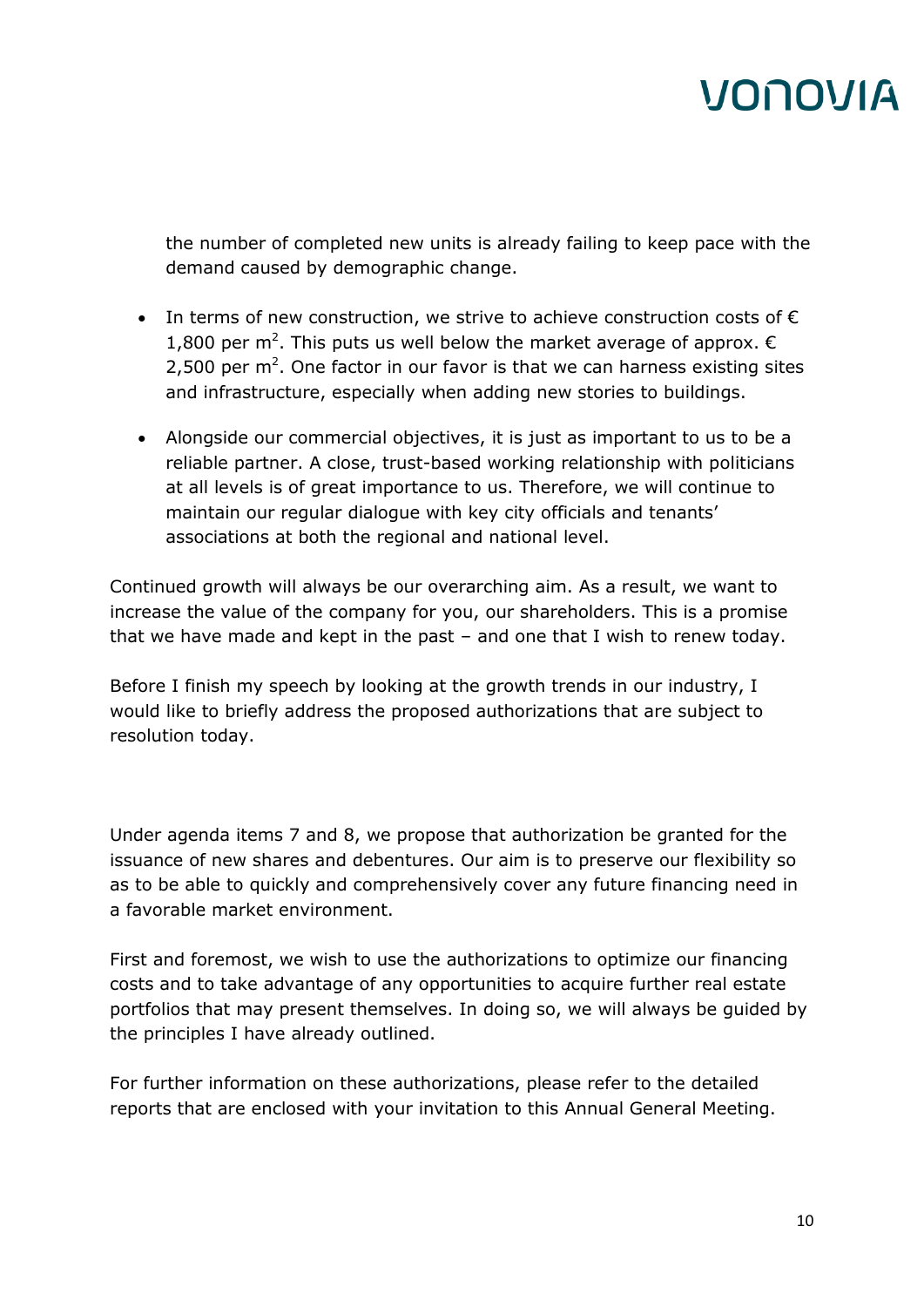#### **Ladies and Gentlemen,**

Before bringing this speech to a close, I would like to briefly address the two most important trends affecting our business: demographic change and the energy transition.

Demographic change in our society is already clearly reflected in our tenant structures. People are getting older and their lifestyles are becoming more diverse. Almost 40 percent of our customers are already over 60 years of age. Many of them wish to remain in their homes for as long as possible.

We are responding accordingly as a company. We are carrying out senior-friendly conversion work on more and more of our apartments. In the future, we want to offer our older customers useful services such as in-home care in conjunction with partner organizations.

We see the energy transition as the second key trend. We support the German federal government's aim to reduce household energy consumption by around 80 percent by 2050.

We are modernizing heating systems, replacing windows and updating building insulation. Energy efficiency is becoming ever more important. The advantages to our customers speak for themselves, as they benefit directly from the cost savings of an energy-efficient apartment.

Whether senior-friendly or energy-efficient living or the creation of attractive living space for the middle class – these are all major challenges facing society. We see ourselves as pioneers and recognize opportunities created by this change – opportunities that we want to seize as a company.

I have already spoken about the figures in relation to new construction and modernization work. I would therefore just like to make a general comment at this point. We will only be able to reach the goals concerning further energy modernization and the development of new housing, in particular, if the political and regulatory conditions allow it. We want to offer affordable housing. Therefore, the costs of new construction and modernization work have to be kept in check. Cost drivers such as tightened energy requirements, protracted approvals procedures and the race to increase property taxes and real estate transfer taxes are not conducive to creating affordable housing. I and many of my colleagues are active in real estate industry associations to enable us to talk about these issues openly with politicians and the general public.